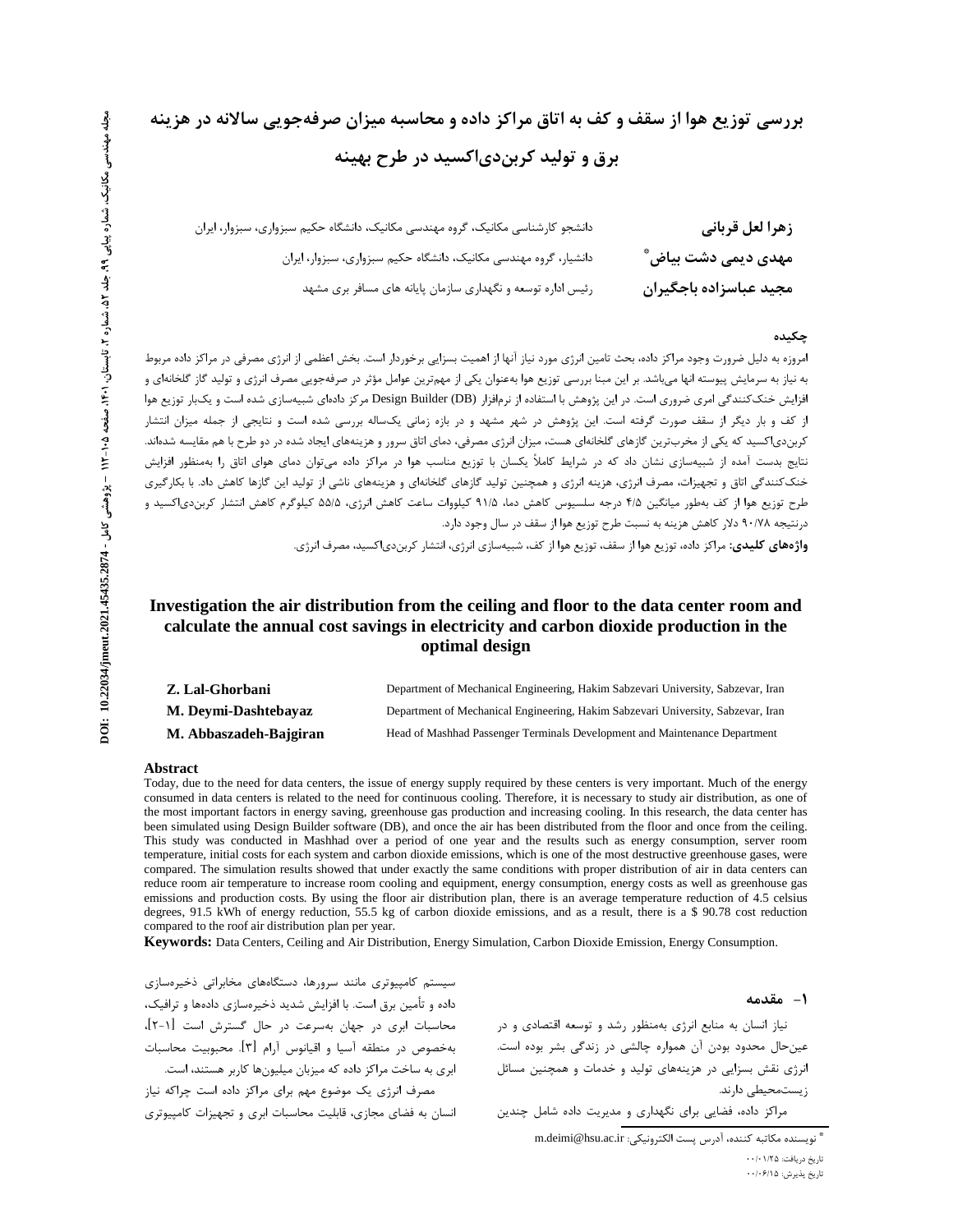بهصورت فزاینده رو به افزایش است. افزایش روز افزون مصرف انرژی در مراکز داده علاوه بر از دست دادن انرژی و دربرداشتن هزینههای بسیار، با انتشار گاز کربندی|کسید باعث گرمای جهانی میشود. از طرفی یکی از نگرانیهای عمده جوامع جهانی، تغییر آب و هوا است. افزایش گازهای گلخانهای مثل Nox و Co و Sox باعث بارش بارانهای اسیدی، بروز مخاطرات بهداشتی و سلامتی برای انسان و سایر موجودات گردیده و آثار آنها عمدتاً در سطح ملی و منطقهای است. اثر انتشار CO2 در سطح جهانی است [۴] از جمله اقدامات جامعه بین الملل در پاسخ به این مشکل، تدوین پیماننامه تغییرات آب و هوای سازمان ملل متحد [۵] برای دستیابی به تثبیت غلظت گازهای گلخانهای در جو تا سطح زمین و جلوگیری از تداخل خطرناک فعالیتهای بشری با سیستم آب و هوایی و کنترل متوسط افزایش دما در جهان به زیر ۲ درجه سلسیوس در مقايسه با دوره قبل از صنعت و صرفهجويي در انرژي، است.

بنابراین، بهبود روشهای صرفهجویی انرژی در مراکز داده تأثیر قابل توجهی بر کاهش هزینه و انتشار گازهای گلخانهای دارد. معمولاً، سیستم خنککننده بخش بزرگی از مصرف کل انرژی را در یک مرکز داده مصرف میکند که ۴۰٪ از کل مصرف انرژی است [۶-۷].در چند سال گذشته، انرژی بیشتری در هر مترمربع در مراکز داده با تراکم بالا مصرف شده است که ۱۰۰ برابر مقدار انرژی مصرفی در ساختمانهای اداری است [۸-۹]. طبق نظر هاینان ژانگ و همکاران [١٠] سرمايش طبيعي يک راهحل مؤثر براي كاهش مصرف انرژى دستگاههای خنککننده است. آنها ۳ روش سرمایش طبیعی با هوا، آب و سیستم لولههای گرمایی را بررسی کردند. سیستم لولههای گرمایی ، کارایی انرژی و ظرفیت خنکسازی انرژی را به دلیل توانایی آن برای انتقال گرما در تغییرات کوچک دما بدون انرژی خارجی دارد. آلفونسو کاپوزولی و همکاران [۱۱] نیز برای بهرهوری انرژی اقداماتی از جمله مهار راهروها، كنترل بيشترين دماي هواي تأمينشده، توزيع بهینه هوا و سرمایش طبیعی را مناسب دانستهاند. دیمی دشت بیاض و همکاران [۱۲] برای کاهش مصرف انرژی در مراکز داده اکونومایزر سمت هوا (ASE)` و اکونومایزر سمت اب (WSE)<sup>۲</sup> و اکونومایزر ترکیبی آب و هوا (CAWE) ٌ در ۱۰ شهر، بررسی کردند. نتایج نشان داد که با بکارگیری روش عملیات CAWE در بیشتر شهرها صرفهجویی در انرژی و هزینه وجود دارد. بیشترین صرفهجویی در انرژی و هزینه برای اصفهان، كرمان و مشهد جهت صرفهجويي در مصرف انرژى الكتريكي در حدود ۲۶ مگاوات ساعت در ماه و ۳۰۰۰ دلار آمریکا در دسامبر و ژانویه میباشد. هاینان ژانگ و همکاران [۱۳] سیستم یکپارچه تبرید مکانیکی و گرماسیفون (ISMT)<sup>۴</sup> را برای سرمایش طبیعی مراکز داده بررسی کردند. این سیستم از دو چرخه مستقل یعنی چرخه تبرید مکانیکی و چرخه گرماسیفون با یک مبادله کن گرما تشکیل شده است. نتایج نشان داد که سیستم یکپارچه تبرید مکانیکی و گرماسیفون یک روش ایدهآل برای خنک کردن مراکز داده است که نسبت بهرهوری

Air-Side Economizer

انرژی سالانه (AEER<sup>) ۵</sup> سیستم یکیارچه تبرید مکانیکی و گرماسیفون ۱۲/۶ است که بسیار بیشتر از دستگاههای تهویه سنتی (TAC) <sup>۶</sup> است. مصرف انرژی سالانه در یک مرکز داده کوچک با سیستم یکپارچه تبرید مکانیکی و گرماسیفون در چهار شهر واقع در مناطق مختلف آب و هوایی چین در مقایسه با دستگاههای تهویه سنتی بهدست آمده، محاسبه و مقایسه میشود. میزان صرفهجویی در مصرف انرژی سالانه برابر با ۵/۴ درصد است. وانگ و همکاران [۱۴] بر روی روش ارزیابی عملکرد قابلاطمینان یک سیستم خنک کننده ترکیبی که با آب دریاچه در مرکز دادهها ترکیب میشود، تمرکز کردند. نتایج حاکی از آن بود که در حالت سرمایش طبیعی، آب دریاچه میتواند بهطور کامل بار خنککننده را پوشش دهد. همچنین میزان تعمیرات تجهیزات سیستم تولید سرمایش مرکز داده مورد نظر با استفاده از سرمایش اب دریاچه ۶۴/۲۲ درصد کاهش می یابد. ادوارد اورو و همکاران [۱۵] جهت بهینهسازی مدل انرژی، سیستم ذخیرهسازی انرژی گرمایی (TES)<sup>۷</sup> پیشنهاد کردند. این روش به کمک نرمافزار TRNSYS و کاربرد الگوریتم بهینهسازی هوک در مخازن ذخیرهسازی آب در مراکز داده استفاده میشود. آنها معتقدند که دمای عملیاتی چیلر باید از مقداری که سیستم اجازه میدهد پایینتر باشد و بنابراین امکان مطالعه سیستم ذخیره یخ در طرح فراهم می شود. نتایج حاکی از آن بود که می توان هزینههای برق مرکز دادهها را سالانه به ۳ درصد کاهش داد. با توجه به تجزیه و تحلیل اقتصادی دوره بازگشت سرمایه طرح پیشنهادی توسط ادوارد اورو و همكاران بين ١١ تا ١٢ سال است. البته عدم قطعيت قیمت برق در آینده عاملی است که تجزیه و تحلیل اقتصادی را سخت ک ده است.

ران گائو و همکاران [۱۶] حالت توزیع هوا که تنها منبع هوا را برای منطقه هدف فراهم میکند را برای تأمین هوا بررسی کردند (TPV). در این روش جریان جت هوای تأمین شده بهعنوان یک جت آزاد در نظر گرفته میشود که این رشته از جریان جت به چند رشته تبدیل میشود. زاویه خروجیهای هوا به صورتی است که مساحت جریان جت به نسبت جریان یک رشتهای افزایش می یابد و در یک مکان نزدیک خروجی با یکدیگر تداخل پیدا میکنند. روش TPV منجر به یک میدان جریان یکنواخت با سرعت هوای ۰/۳ متر بر ثانیه در منطقه هدف شد و نرخ صرفهجویی در انرژی به ۵۲/۹٪ رسید. ژانگ لین و همکاران [۱۷] با استفاده از دینامیک سیالات محاسباتی (CFD)<sup>۹</sup> اثر موقعیت منبع هوا بر طراحی و عملکرد سیستم تهویه جابجایی (DV) `` را بررسی کردند. منبع هوا باید در محلی باشد که هوای تازه را بتواند به همه بخشهای اتاق تحویل دهد و نباید در پشت موانع قرار گیرد. نتایج حاصل از بررسی حاکی از آن بود که قرارگیری منبع هوا در محل نامناسب، مانع از توزیع هوا و منجر به تجمع هوای کهنه میشود. اگر منبع هوا در نزدیکی مرکز اتاق قرار گیرد شرایط دمایی یکنواختتری را به نسبت قرارگیری منبع هوا در یکطرف اتاق

<sup>&</sup>lt;sup>2</sup> Water-Side Economizer

<sup>&</sup>lt;sup>3</sup> Combined Air or Water Economizer

<sup>&</sup>lt;sup>4</sup> Integrated System Of Mechanical Refrigeration And

Thermosyphon

<sup>&</sup>lt;sup>5</sup> Annual Energy Efficiency Ratio

<sup>&</sup>lt;sup>6</sup> Traditional Air Conditioner

<sup>&</sup>lt;sup>7</sup> Thermal Energy Storage

<sup>&</sup>lt;sup>8</sup> Targeted Personalized Ventilation

<sup>&</sup>lt;sup>9</sup> Computational Fluid Dynamics

<sup>&</sup>lt;sup>10</sup> Displacement Ventilation System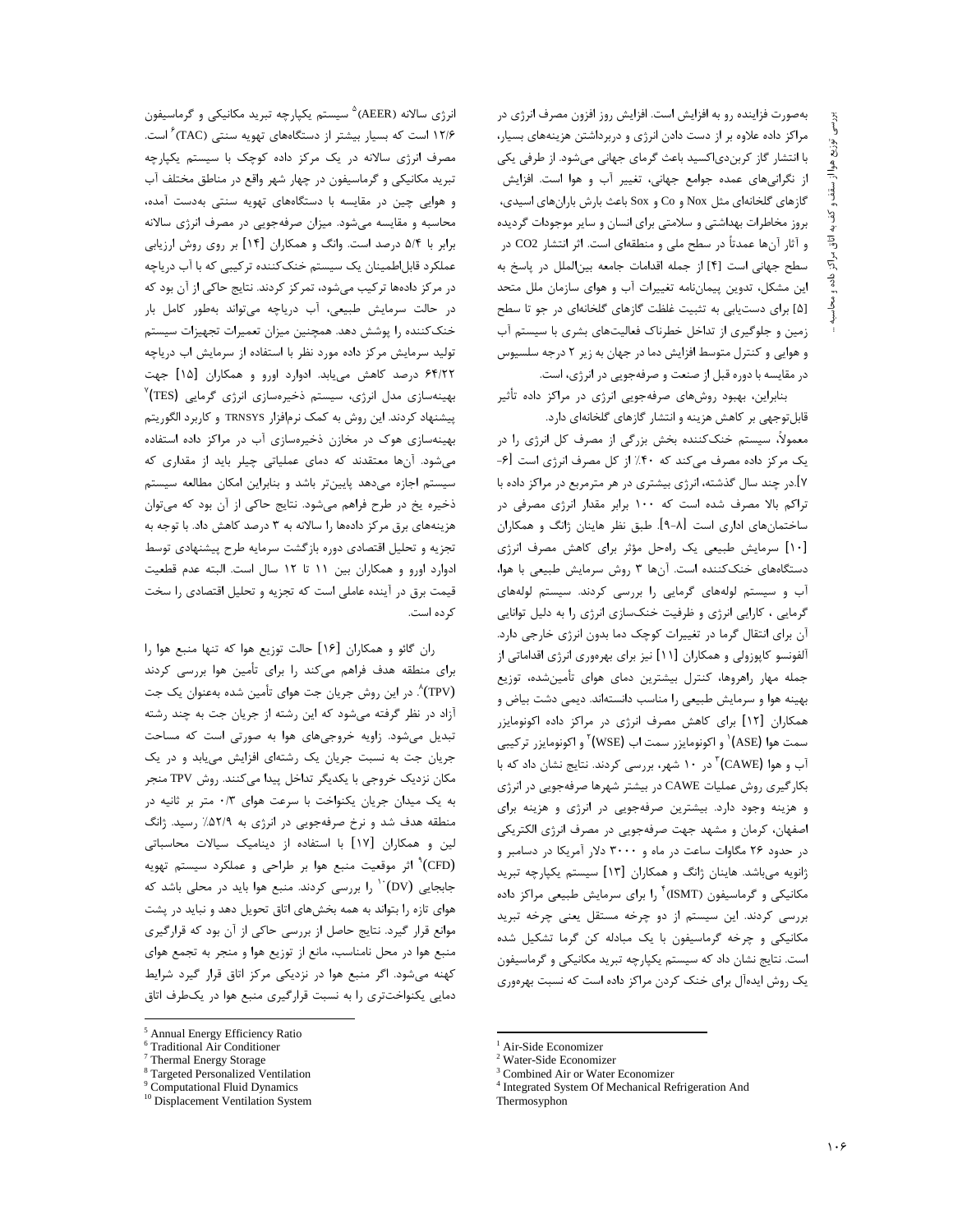کردند. نتایج نشان داد اندازه فیزیکی پلنوم و هندسه دریچه ورودی هوا بر جریان هوا با کنترل میدان فشار دینامیک و افت فشار روی کاشیها تأثیر می گذارد. انسداد افراز، ساختار موانع و ساختارهای راهنما، موانعی درونی هستند که جریان هوا را با کنار زدن در مخزن تحت تأثیر قرار میدهند. جیانکسیونگ وان و همکاران [۲۲] به اندازهگیری و مدیریت جریان هوا برای بهبود بهرهوری سرمایش و انرژی در مراکز داده ای که هوا دهی از کف انجام می شود پرداختند. آن ها باور داشتن در میان تمامی راه حل های خنک کننده در دسترس، خنک کننده هوا به علت سادگی خود، صنعت مراکز داده را کنترل می کند. همچنین ایدههای جدیدی از جمله طرحهای زیرساخت جدید و روشهای کنترل منابع خنکسازی برای مدیریت جریان هوای مرکز دادهها ارائه کردند. به دلیل هزینه بالای مقاوم سازی، طرحهای زیرساخت جدید مناسب نیست در حالی که تکنیک های کنترل خنککننده هوشمند و بهطور خاص، فن[وریهای یادگیری ماشین <sup>۵</sup>مانند یادگیری عمیق تقویتی (DRL)، كه با موفقيت به مسايل مديريت منابع فنآوري اطلاعات و قدرت اعمال شده است سازگاری زیادی را نشان می دهند. از مزیت های بکارگیری کنترل کننده هوشمند می توان به سازگار بودن با تغییرات سیستم از جمله تغییر حجم کاری و نوسانات دمای فضای باز به دلیل قابلیت یادگیری آن اشاره کرد. به کمک این تکنیکها هزینه های ناشی از سرمایش ۴۰٪ کاهش می یابد. جینکیون چو و همکاران [٢٣] عملکرد جریان هوا در سیستم توزیع هوا برای صرفهجویی در مصرف انرژی در مراکز داده با تراکم بالا را ارزیابی کردند. آنها مدیریت جریان هوا در مراکز داده چگالی بالا را با هدف به حداقل رساندن گردش مجدد هوای گرم و عبور هوای سرد در مراکز داده انجام دادند. آن ها در مدیریت هوا از شاخص هایی که نقش مهمی در اجرای طرح داشتند استفاده کردند که عبارتند از شاخص گرمای تامین شده (SHI)، شاخص گرمای بازگشتی (RHI)، شاخص خنککننده رک (RCI) و شاخص دمای بازگشتی(RTI) <sup>۱۰</sup> که از میان شاخص ها ابتدا باید RCI بررسی شود و سایر شاخص ها عنوان یک روش کلی قضاوت در نظر گرفته شوند. اصلیترین عاملی که بر راندمان جریان هوا در اتاق سرور تأثیر میگذارد، دمای هوای تولید شده در سیستم خنک¬کننده است. همچنین وقتی راهرو سرد و راهرو گرم در شرایط باز باشد و امکان اختلاط هوای گرم و سرد وجود داشته باشد، بیشترین بهره¬وری انرژی زمانی حاصل میشود که دمای هوای تولید شده در سیستم خنک¬کننده ۱۸ درجه سلسیوس باشد در حالی که با جداسازی فیزیکی راهرو سرد و گرم می توان با تولید هوا با دمای ۲۲ درجه بیشترین بهره¬وری انرژی را داشت. علاوه بر این، افزایش ارتفاع کف در افزایش عملکرد جریان هوا تأثیر میگذارد اما ارتفاع سقف حداقل تأثير دارد.

فراهم خواهد کرد. شیائولی یوان و همکاران [۱۸] به تجزیه و تحلیل زوایای مایل سرورها در مراکز داده جهت بهینهسازی جریان هوا پرداختند. سرورها در ۴ زاویه ۲۵، ۳۰، ۴۵ و ۶۰ درجه اعمال شدند. طبق نظر آنها در صورتی که سرورها در زاویه ۳۰ درجه قرار بگیرند فرایند خنکسازی به کمک جریان هوا به بهترین شکل انجام میشود. اعمال زاويه ٣٠ درجه در اين طرح باعث حذف حداقل ٧١/٥٪ درصد گرمای اضافه در رکها و ایجاد محیط گرمایی بهینه می شود. محیط گرمایی بهینه از ایجاد نقاط داغ محلی در رکها که باعث خراب شدن سرورها میشود جلوگیری میکند. همچنین شیائولی یوان و همکاران [١٩] در مقالهای دیگر با مانعهای انعطافپذیر جریان سیال، بهینهسازی جریان هوا را در مراکز داده بررسی کردند. آنها از مانعهای ١٠، ١٥،٢٠ سانتي مترى با زاويههاى ١۵،٣٠، ۴۵، ٩٠، ٧۵، ٩٠ جهت عبور هوا و یافتن شرایط بهینه استفاده کردند. نتایج نشان داد که استفاده از مانعهای انعطافپذیر روشی مؤثر برای بهبود توزیع جریان هوا و بهرهوری سرمایشی در داخل اتاق مراکز داده است. در صورت استفاده از مانع با طول ٢٠ سانتي مترى كه زاويه ٧٥ درجه در جهت عمودی رک دارد محیط گرمایی بهینه ایجاد میشود. محیط گرمایی بهينه درنتيجه تضعيف نقاط داغ محلي كه در ركها وجود دارند، است. ون-شیائو چو و همکاران [۲۰] مدیریت مسیر جریان هوا را بررسی کردند که تأثیر قابلتوجهی بر عملکرد سرمایش در مراکز داده دارد. بر اساس روشهای موجود مدیریت مسیر جریان هوا، مسیرهای طولانی جریان هوای و مسیرهای کوتاه به ترتیب مشخص می شوند. مسیرهای طولانی جریان هوا ممکن است از گردش مجدد هوا، توزیع هوا و نشت هوا رنج ببرد با این حال، این اثرات اغلب با چیدمان هندسی مراکز داده تعامل دارند اما در نصب نسبتاً مقرونبهصرفه است. بالعكس، سيستم خنککننده با مسیرهای کوتاه جریان هوا میتواند بهطور مؤثر کاستیهای روش قبل را کاهش داده یا بهطور کامل حذف کند، اما می تواند در استقرار پرهزینه باشد. هم چنین ممکن است هنوز هم از مشكل توزيع جريان هوا رنج ببرد. بهطور معمول، روش CFD بهطور گسترده برای مطالعه مدیریت گرمایی و جریان هوا مراکز داده استفاده شده است. برای سیستم خنککننده با مسیرهای کوتاه جریان هوا، مطالعات بر روی سیستم خنککننده با مبادله کن گرما و فنآوری لوله گرمایی انجام میشود. علاوه بر این، بر اساس مطالعات انجامشده در مورد خنک کننده با مبادله کن گرما، ضرورت برای مدیریت جریان هوا توسط مطالعات CFD پیشنهاد شده است و تأثیر چیدمان سرور روی یکنواختی جریان هوا بررسی شده است. این یافته توسط مدیریت مناسب طرح اصلی در طرح سرور متمرکز یافته میشود و میتواند توزیع جریان هوا در درون رشتهای را تا ۳۰ درصد کاهش دهد. هونجی لو و همکاران [۲۱] سرمایش از کف را برای تأمین هوای مناسب و كافي بررسي كردند و اثرات هندسه پلنوم در جريان هوا را ارائه دادند. روشهای گوناگونی برای مدیریت هوا ازجمله سیستم مهار راهروی سرد (CACS)`, سیستم مهار راهروی داغ (HACS)<sup>۲</sup> و سیستم نوار تیر

فرسوده عمودی (VEDS) ٌ در روش سرمایش از کف (UFAD) ٌ بررسی

 $^4$  Under Floor Air Distribution

<sup>&</sup>lt;sup>5</sup> Machine Learning Technologies

<sup>&</sup>lt;sup>6</sup> Deep Reinforcement Learning

 $7$  Supply Heat Index

<sup>&</sup>lt;sup>8</sup> Return Heat Index <sup>9</sup> Rack Cooling Index

<sup>&</sup>lt;sup>10</sup> Return Temperature Index

<sup>&</sup>lt;sup>1</sup> Cold Aisle Containment System

 $2$  Hot Aisle Containment System

<sup>&</sup>lt;sup>3</sup> Vertical Exhausted Duct System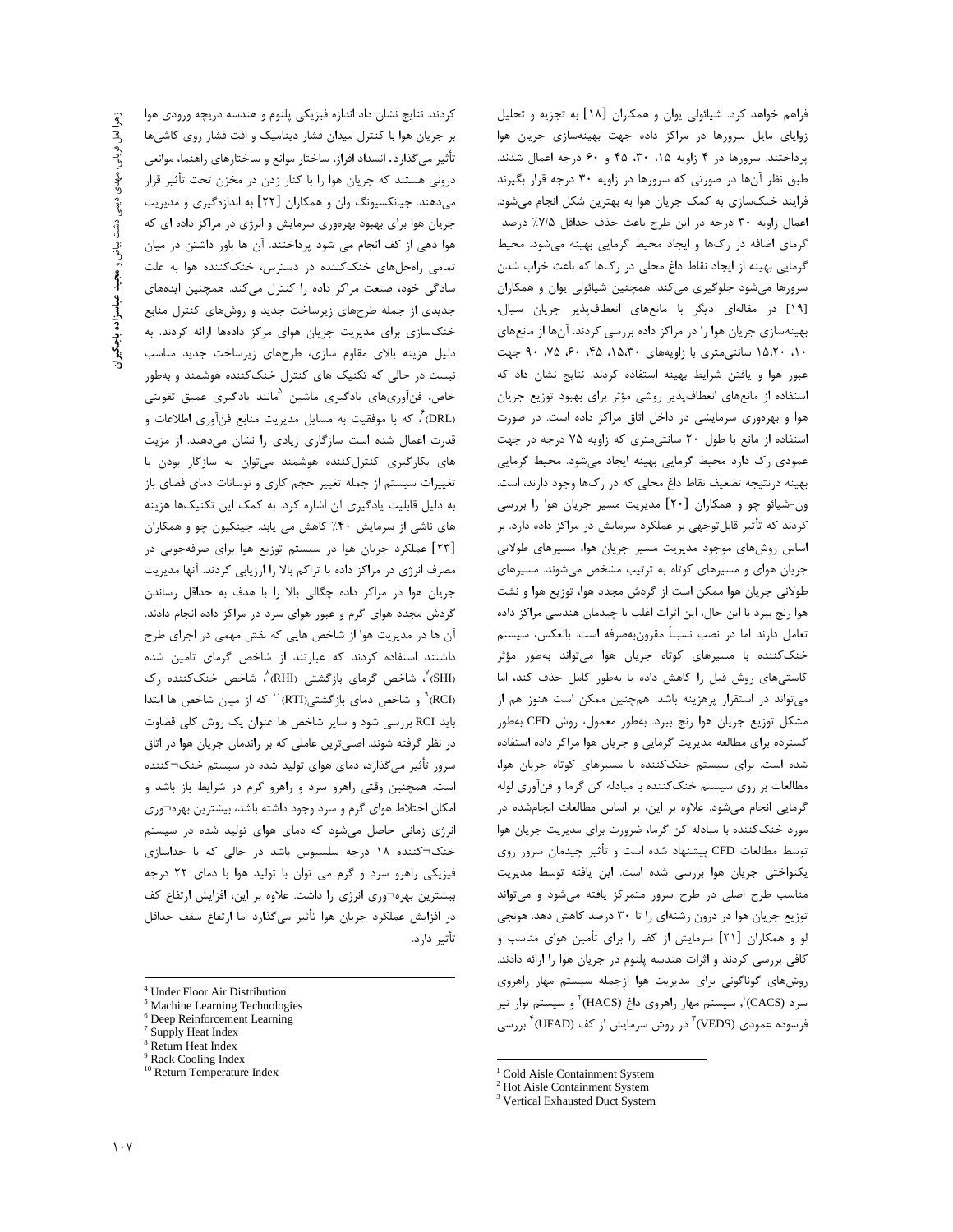در این تحقیق هدف محاسبه میزان برق مصرفی، تولید کربندی|کسید، هزینههای مرتبط با آنها و صرفهجویی سالانه در هزینه برق و تولید کربندی|کسید است. برای دستیابی به این اهداف با استفاده از DB، توزيع هوا از سقف و كف به اتاق مراكز داده در بازه زماني یکساله در شرایط یکسان شبیهسازی می شود.

# ۲- مشخصات دو طرح پیشنهادی

در بررسی حاضر مرکز داده در شهر مشهد واقع شده که موقعیت جغرافیایی شهر مشهد در جدول ۱ قابل مشاهده است. در این مرکز داده یک رک تراکم بالا قرار گرفته است. همچنین در مرکز داده هوا از طریق ۱ مسیر وارد اتاق شده سپس فرایند خنکسازی انجام میشود و از طریق ۱ مسیر دیگر خارج میشود. لازم به توضیح است که در دو حالت بررسی شده، یک ورودی و خروجی هوا تعبیه گردیده است و تغییری در شرایط مرزی ورودی و خروجی ایجاد نخواهد شد. اتاق سرورها در شرایط کاملاً یکسان مورد تحلیل و بررسی قرار گرفته است. این شرایط شامل جنس دیوارها، سیستم خنککننده، محل قرارگیری اتاق، درصد پنجره روی دیوار، ورود و خروج کارکنان در اتاق، رطوبت و غیره میشود که از عوامل تأثیرگذار در شبیهسازی هستند.

در این پژوهش راندمان سرمایش، میزان تولید کربن دی اکسید و هزینههای ناشی از آنها توابع هدف است. درواقع مسئله اصلی در مطالعه حاضر بررسي تأثير محل قرارگيري دريچه ورود هوا به اتاق بر روی توابع هدف بدون تغییر شرایط مرزی ورودی و خروجی است. مدل شبیهسازیشده شامل اتاق، پلنوم و دریچه است که مشخصات هر یک در جدول ۲ آورده شده است. دیوارها از چهار لایه به ترتیب از بیرونیترین لایه به داخلیترین لایه از اجر چینی، پلی استایرن، بلوک بتنی و گچ ساخته شده است که در شکل ۱ لایههای دیوار و در جدول ٣ مشخصات آنها قابل مشاهده است. لازم به توضيح است در اين شبیهسازی از فن کویل با چیلر هوا خنک بهعنوان سیستم خنککننده استفاده شده است. سیستم خنک کننده در مرکز داده در بازه زمانی یکساله بهصورت شبانهروزی در حال کار کردن است. با توجه به شکل ۲ سیستم خنککننده برای تأمین هوای ورودی چیلر، هوای گرم اتاق را دریافت میکند. بعد از انجام فرایند خنککنندگی هوای خارج شده از چیلر به کمک دمنده که در پلنوم قرار دارد، وارد اتاق می شود. همچنین برای سیستم روشنایی مرکز داده از لامپهای LED استفاده شده است. کارکنان در ساعت ۹:۰۰ الی ۹:۳۰ و ۱۲:۳۰ الی ۱۳:۳۰ برای بازرسی و تعمیرات وارد اتاق کامپیوتر میشوند این روند در تمام روزهای سال بهصورت منظم انجام می شود. درنهایت شرایط مرزی اعمال شده در مدل شبیهسازی در جدول ۴ آورده شده است.

| متر            | ۹۹۹                         | ارتفاع شهر از سطح<br>دريا |
|----------------|-----------------------------|---------------------------|
|                | جدول ۲- مشخصات مدل شبیهسازی |                           |
| $(m^2)$ مساحت  |                             | هدف                       |
| ٨٨             |                             | اتاق                      |
| ٨A             |                             | يلنوم                     |
| $\cdot/\tau$ ۵ |                             | دريچه                     |



شکل ۱- نمایی از لایههای دیوار

|  |  | جدول ۳- مشخصات لایههای دیوار به ترتیب از بیرونیترین لایه به |  |
|--|--|-------------------------------------------------------------|--|
|  |  |                                                             |  |

| داخلي ترين لايه               |                       |                      |                     |         |
|-------------------------------|-----------------------|----------------------|---------------------|---------|
| چگالی                         | گرمای                 | رسانایی              | ضخامت               | لاىە    |
| $\left(\frac{kg}{m^3}\right)$ | مخصوص                 | گرمایی               | (m)                 |         |
|                               | $\frac{f}{kg-K}$      | $\frac{W}{(m-K)}$    |                     |         |
| $\mathcal{W} \cdot \cdot$     | $\lambda \cdot \cdot$ | $\cdot/\lambda$ ۴    | $\cdot / \wedge$    | اجر     |
|                               |                       |                      |                     | چينې    |
| ٣۵                            | ۱۴۰۰                  | $\cdot/\cdot$ ۳۴     | $\cdot/\cdot$ y 9 s | پلی     |
|                               |                       |                      |                     | استايرن |
| $1$ ۴                         | ۱۰۰۰                  | $\cdot/\vartriangle$ | $\cdot / \sqrt{2}$  | بلوک    |
|                               |                       |                      |                     | بتنى    |
| ۱۰۰۰                          | ۱۰۰۰                  | $\cdot/\mathfrak{r}$ | $\cdot/\cdot$ ١٣    | گچ      |

| جدول ١- موقعیت جغرافیایی شهر مشهد |               |               |  |
|-----------------------------------|---------------|---------------|--|
| واحد                              | مقدار         | پارامتر       |  |
| درجه-اعشار                        | ۳۶/۲۷         | عرض جغرافيايى |  |
| درجه-اعشار                        | $\Delta$ 9/۶۳ | طول جغرافيايي |  |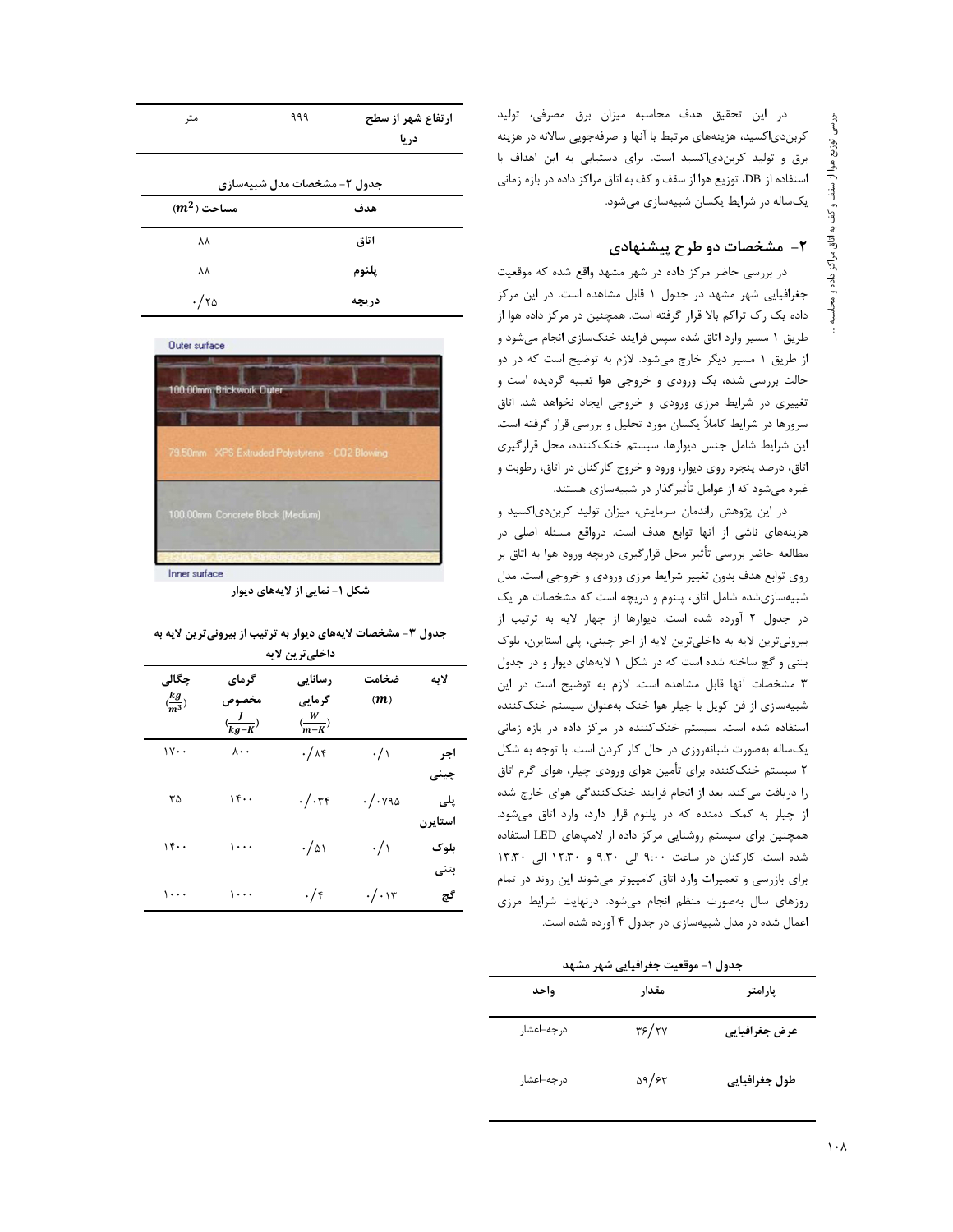

شکل ۲- نمایی از سیستم خنک *ک*ننده

جدول ۴- تنظیمات پارامتر برای شرایط مرزی

| واحد                      | مقدار             | معادله               | يارامتر                  |
|---------------------------|-------------------|----------------------|--------------------------|
| $\rm ^{\circ}C$           | ٢٠                |                      | دمای مرز                 |
| m<br>$\mathcal{S}$        | $\Delta/\tau\tau$ |                      | سرعت جريان<br>هوای داخلی |
| $m^{r}$<br>$\overline{s}$ | ۱/۳۳۲۵            | $Q_i = U_O A_{tile}$ | نرخ جريان<br>هوای ورودی  |

#### ۳- معادلات

علاوه بر بررسی پارامترهای مؤثر در کارایی مراکز داده، در این بخش به بررسی و محاسبه هزینههای مصرفی مراکز داده پرداخته میشود. این هزینهها شامل هزینه برق مصرفی و میزان هزینهای که به علت تولید گاز کربندی|کسید ایجاد میشود، است. برای انجام محاسبات اقتصادی باید از پارامترهای معرفی شده در جدول ۵ استفاده شود.

جدول ۵- پارامترهای مؤثر در محاسبات اقتصادی

| واحد            | مقدار                 | پارامتر   |
|-----------------|-----------------------|-----------|
| \$<br>kWh       | $\cdot/\wedge$        | $C_{e}$   |
| $\frac{\$}{kg}$ | $\cdot/\cdot$ ۲۴      | $C_{CO2}$ |
| kgco2<br>kWh    | $\cdot$ / $\Delta$ AY | EF        |

Cop را میتوان بهعنوان نسبت اثر خنککننده به کل کار بیان

\n
$$
Cop = \frac{\dot{Q}_c}{W_{total}}
$$
\n

\n\n c. [بتد، مقدار صرفجويی در انرژی الکتریکی بر اساس اختلاف در ابتد، مقدار صرفجويی در انرژی الکتریکی بر اساس اختلاف کل کار با استفاده از رابطه (1) مخالابش میدهد.  
\n

\n\n CR = ES × EF\n

\n\n (7) مغدار کاهش انتشار CO2 برای برق و ES میزان انرژی که در آن EF عامل انتشار CO2 برای برق و و

صرفهجويي شده است (جدول ۵). میزان صرفهجویی در هزینه انرژی حاصل از بهینهسازی را میتوان با استفاده از رابطه (٣) با ضرب هزينه برق (Ce) در صرفهجويي انرژى

انتخابی (ES) بهدست آورد:

$$
Cost_{energy} = C_e \times ES
$$
 (7)

بر این اساس، با استفاده از هزینه جریمه انتشار کربن دی اکسید (Cco2) و کاهش انتشار کربن دی اکسید (CR)، میزان صرفه جویی در هزینه كاهش انتشار كربن دى اكسيد با استفاده از رابطه (۴) محاسبه مى شود: (جدول ۵)

$$
Cost_{co2} = C_{co2} \times CR
$$
 (f)

سرانجام، معادله (۵) كل صرفهجويي در هزينه را بهعنوان جمع صرفه جویی در هزینههای انرژی و صرفه جویی در کاهش انتشار CO2 ارائه مے دهد:

 $Cost_{total} = Cost_{energy} + Cost_{co2}$  $(\Delta)$ 

## ۴- بحث و نتایج

بار سرمایی در دو طرح پیشنهادی توزیع هوا در ۳۶۵ روز سال در شکل ۳ و اختلاف بار سرمایی دو طرح در شکل ۴ قابل مشاهده است. همان طور که مشاهده میشود، میزان گرمایی که باید برای خنکسازی دستگاهها از اتاق سرورها خارج شود در دو طرح تقریباً یکسان است و می توان از اختلاف بار به نسبت مقدار بار روزانه چشمپوشی کرد در این صورت نتايج با فرض يكسان بودن شرايط در هر دو طرح كاملاً مطابقت دار د.



شکل ۳- بار سرمایی در بازه زمانی یکساله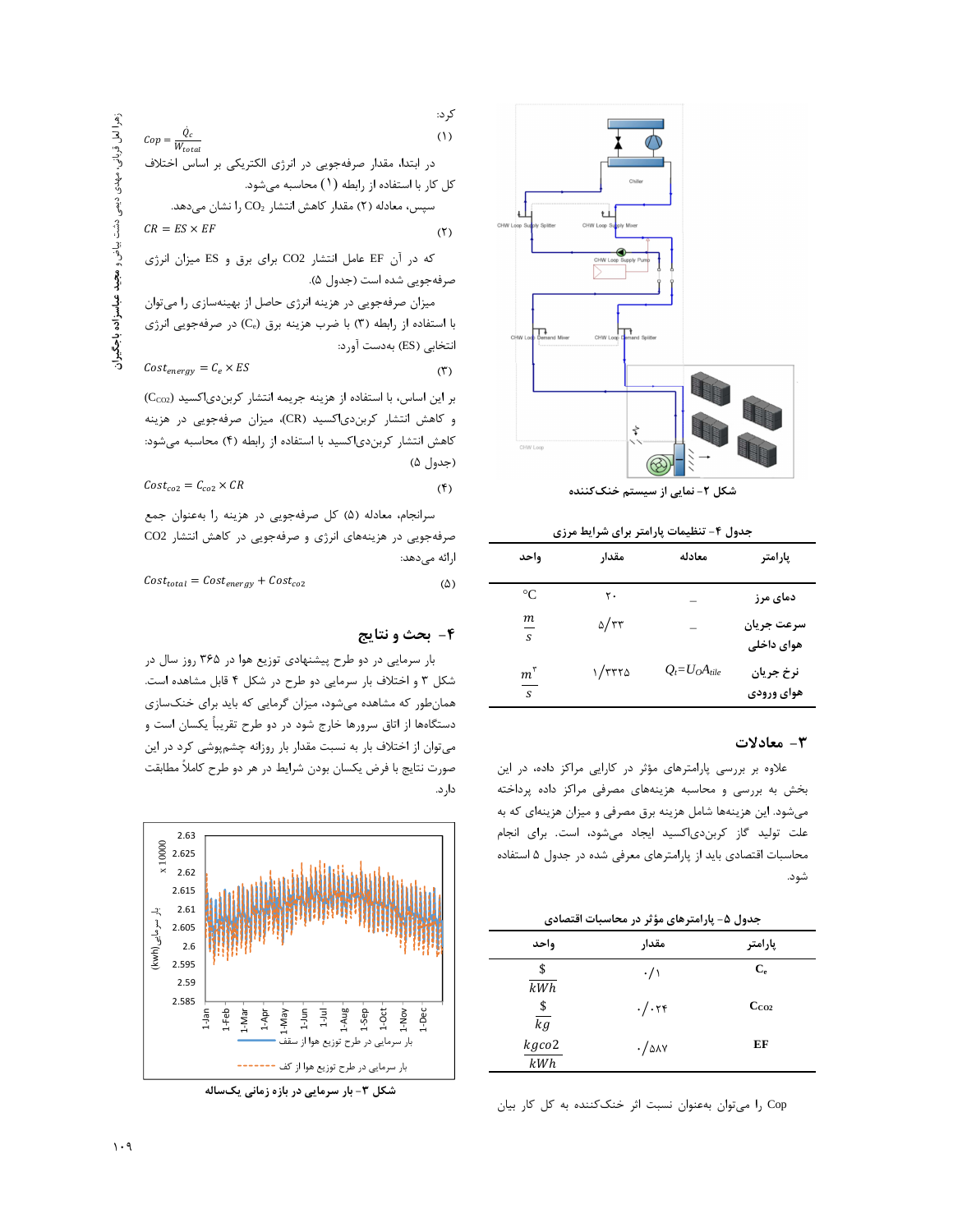

شکل ۴- اختلاف بار سرمایی دو طرح در بازه زمانی یکساله

同中

روزهای سال

 $1 - \frac{1}{2}$ 

-das-T  $1-0$ ct

**HAUP** 

1-Nov

 $1-Apr$ 

**1-Mar** 

 $1 - Feb$ 

1-May

150

100

 $50$ 

 $\mathsf{O}\xspace$ 

 $-50$ 

 $-100$ 

 $-150$ 

میزان اختلاف بار سرمایی در دو طرح (kwh)

میزان انرژی مصرفی در سیستم HVAC که صرف سیستم فن و سیستم پمپ میشود که در شکل ۵ نشان داده شده است. همانطور که مشاهده میشود میزان انرژی مصرفی در سیستم فن به نسبت میزان انرژی مصرفی سیستم پمپ در هر دو طرح پیشنهادی چشمگیر است. برای صرفهجویی بیشتر در مصرف انرژی بهتر است به بهینهسازی این تجهیزات مخصوصاً سیستم فن پرداخت که خارج از بحث این پژوهش است.



شکل ۵- برق مصرفی تجهیزات سیستم HVAC

علاوه بر سیستم HVAC عوامل دیگری از جمله سیستم قدرت، دستگاههای کنترلی، سیستم روشنایی، سیستم امنیتی، تجهیزات فنآوری اطلاعات و غیره وجود دارد که انرژی مصرف می کنند. در حالت کلی میزان مصرف انرژی در اتاق کامپیوتر در شکل ۶ آورده شده است همانطور که مشاهده میشود با توزیع مناسب هوا میتوان در مصرف انرژی صرفهجویی کرد.



شکل ۶- برق مصرفی در بازه زمانی یکساله

همان طور که در بخش ۱ گفته شد یکی از بزرگترین نگرانیهای جوامع انسانی امروزه گرمایش کره زمین است که حاصل انتشار گازهای گلخانهای بخصوص کربندی|کسید است. افزایش مصرف انرژی، انتشار کربندی|کسید را افزایش میدهند درنتیجه لازم است این پارامتر در انتخاب طرح بهينه بررسي شود. نتايج حاصل از شبيهسازي بهخوبي ارتباط بین مصرف انرژی و انتشار کربندیاکسید را نشان میدهند. در طرح پیشنهادی توزیع هوا از کف میزان انتشار کربندی|کسید کمتر از طرح توزیع هوا از سقف است که در شکل ۷ انتشار کربندی|کسید در بازه زمانی یکساله مشاهده می شود.



شکل ۷- انتشار کربندیاکسید در بازه زمانی یکساله

بهطور کلی هزینه یک سال یک مرکز داده شامل هزینه مصرف برق و جریمه تولید کربن دی اکسید است که برای این پژوهش در شکل ۸ آورده شده است. نتایج نشان میدهند که در طرح توزیع هوا از کف نه تنها پارامترهای عملیاتی بهبود می،یابند بلکه با بهره بردن از این طرح هزینه هم کاهش می یابد. درنهایت با توجه به رابطه ۵، با بهره بردن از طرح توزيع هوا از كف ٩٠/٧٨ دلار به نسبت توزيع هوا از سقف در سال صرفهجويي در هزينه وجود دارد.

<sup>&</sup>lt;sup>1</sup> Heating, Ventilating and Air Conditioning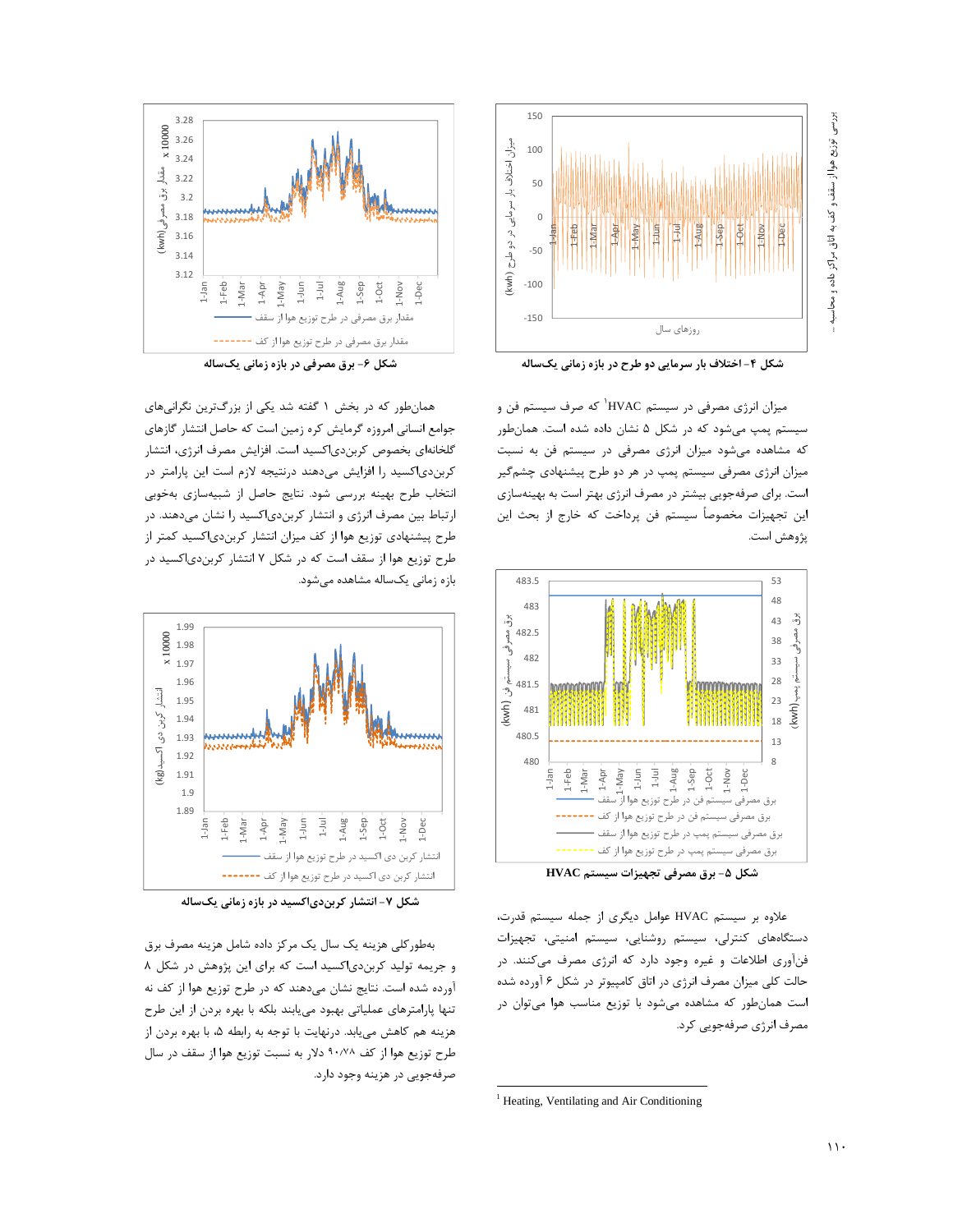

شکل ۸- مقدار هزینه در بازه زمانی یکساله

## ۵- نتيجەگيرى

دو طرح توزیع هوا از سقف و توزیع هوا از کف به اتاق مراکز داده در بازه زمانی یکساله در کشور ایران و شهر مشهد در شرایط کاملاً یکسان شبیهسازی شده است. این شرایط شامل جنس دیوارها، سیستم خنک کننده، محل قرارگیری اتاق، درصد پنجره روی دیوار، ورود و خروج کارکنان در اتاق، رطوبت و غیره میشود و همچنین تغییری در شرایط مرزی ورودی و خروجی ایجاد نخواهد شد. نتایج شبیهسازی نشان داد در مقایسه دو طرح توزیع هوا از سقف و کف، توزیع هوا از كف طرح بهتري است بر اين اساس مي توان به نتايج زير اشاره نمود:

- با توزیع هوا از کف حدود ۴/۵ درجه دمای اتاق نسبت به طرح توزیع هوا از سقف کاهش می یابد.
- با توزيع هوا از كف حدود ۹۱/۵ كيلووات ساعت نسبت به طرح توزیع هوا از سقف در انرژی صرفهجویی می شود.
- با توزیع هوا از کف تولید گازهای گلخانهای حدود  $\bullet$ ۵۵/۵ کیلوگرم نسبت به طرح توزیع هوا از سقف کاهش می یابد.
- با توزیع هوا از کف در یک سال ۹۰٫۷۸ دلار نسبت به  $\bullet$ طرح توزيع هوا از سقف هزينه ها كاهش مي يابد.

برای صرفهجویی هر چه بیشتر در مراکز داده بررسی عوامل مؤثر بر توزیع هوا و بهینهسازی تجهیزات سیستم خنککننده مخصوصاً فن كه ظرفيت بالايي براي بهينه شدن دارد و همچنين کنترل هوشمند سیستم خنککننده پیشنهاد می شود.

## ۶– نمادها

- فاكتور قيمت انرژى ("\$kWh)  $\rm c_e$
- $(kgCO2 \text{ kWh}^{-1})$  عامل انتشار کربن EF
	- ES صرفهجویی در انرژی (kWh)
	- $CR$ کاهش کربندیاکسید (kg)
		- $W_{total}$ مصرف برق (kW)
- اهنگ انتقال گرما (kW) Q  $(m^3s^{-1})$  دہے حجمے هوا  $Q_i$  $A_{tile}$  $(m^2)$  مساحت دريچه عامل انتشار کربن دی اکسید (Skg-1)  $C<sub>CO2</sub>$ سرعت جريان هواي ورودي(ms<sup>-1</sup>)  $U_o$  $ASE$ اكونومايز, سمت هوا WSE اکونومایزر سمت آب  $CAWE$ اكونومايزر تركيبي آبوهوا **TES** سیستم ذخیرهسازی انرژی گرمایی **TPV** تهويه شخصى هدفمند
	- **CFD** دینامیک سیالات محاسباتی

سيستم تهويه جابجايي

CACS سیستم مهار راهروی سرد

 $DV$ 

- $HACS$ سيستم مهار راهروى داغ
- **VEDS** سيستم نوار تير فرسوده عمودى
	- **UFAD** توزيع هوا از كف
	- $T\!A C$ دستگاه تهویه سنتی
- AEER نسبت بهرءوري انرژي سالانه
- **HVAC** سیستم گرمایش، تهویه و تهویه مطبوع
	- DRL یادگیری عمیق تقویتی
	- شاخص گرمای تأمین شده **SHI** 
		- $RHI$ شاخص گرمای بازگشتی
	- $RCI$ شاخص خنک کننده , ک
		- $RTI$ شاخص دمای باز گشت

## ٧- مراجع

- [1] Depoorter, V., Oró, E. and Salom, J. The location as an energy efficiency and renewable energy supply measure for data centres in Europe. Applied Energy, Vol. 140, pp. 338-349, 2015.
- [2] Sevencan, S., Lindbergh, G., Lagergren, C. and Alvfors, P. Economic feasibility study of a fuel cell-based combined cooling, heating and power system for a data centre. Energy and Buildings, Vol. 111, pp.218-223, 2016.
- [3] Fainman, Y. and Porter, G. Directing data center traffic. Science, Vol.342, No.6155, pp.202-203, 2013.

[۴] دامن کشیده م. و نظری م. و رضایی ا. س.، بررسی عوامل مؤثر بـر انتشـار CO2 در ایران (مطالعه موردی نیروگاههـا). فصـلنامه علـوم اقتصـاد، د. ۴، ش. ١٢، ص ۶۳-٧٩، ١٣٨٩.

- [5] Anderson, K. and Peters, G. The trouble with negative emissions. Science, Vol. 354, No.3609, pp.182-183, 2016.
- [6] Rong, H., Zhang, H., Xiao, S., Li, C. and Hu, C. Optimizing energy consumption for data centers.Renewable and Sustainable Energy Reviews, Vol. 58, pp.674-691, 2016.
- [7] Siriwardana, J., Jayasekara, S. and Halgamuge, S.K. Potential of air-side economizers for data center cooling: A case study